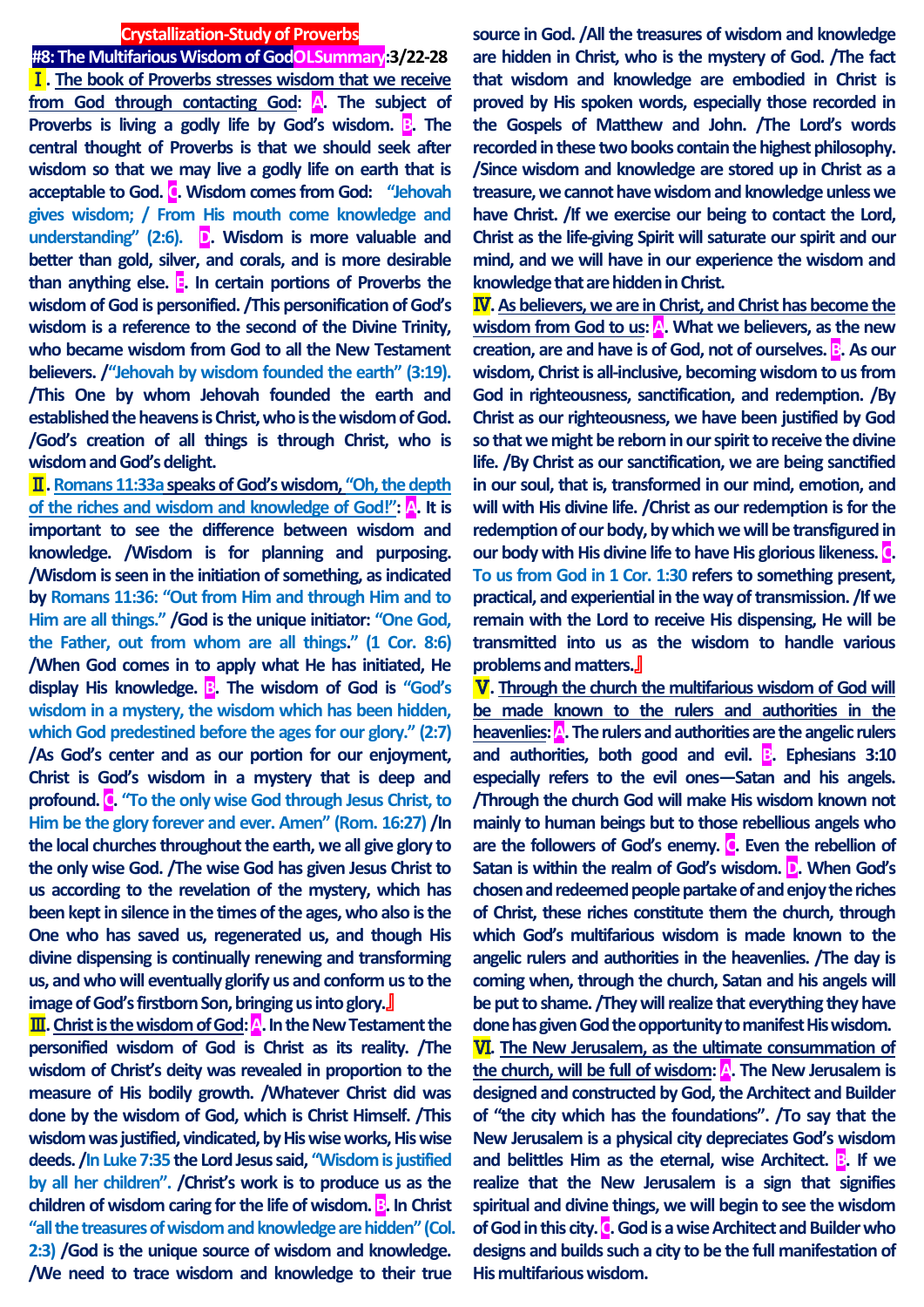### CP1:If we pursue Christ and open mind to Christ, we will have Christ as wisdom of God and make a wise choice

**OL1**: The book of Proverbs stresses wisdom that we receive from God through contacting God. OL2: Wisdom comes from God. The wisdom of God is personified. Christ Himself is the wisdom of God. Prov. 9:10 The fear of Jehovah is the beginning of wisdom, and the knowledge of the Holy One is understanding. 3:15 She (wisdom) is more precious than corals, and nothing you desire compares with her. 3:19 Jehovah by wisdom founded the earth; He established the heavens by understanding. Wisdom was set up from eternity, from the beginning, before the earth was. When there were no depths, wisdom was brought forth, when there were no fountains abounding with water. Before the mountains were settled, before the hills, wisdom was brought forth; when He had not yet made the earth and the fields, nor the first dust of the world. When He established the heavens, wisdom was there; when He inscribed a circle upon the surface of the deep, when He made firm the skies above, when the fountains of the deep became strong, when He set for the sea its boundary, that the waters should not transgress His commandment, when He marked out the foundations of the earth; then wisdom was by Him, as a master workman. Wisdom was daily His delight, rejoicing always before Him, rejoicing in His habitable earth; and wisdom's delight was in the sons of men. Again, this personified wisdom refers to Christ.

Wisdom loves those who love her, and those who seek wisdom diligently will find her. Riches and honor are with wisdom, enduring wealth and righteousness. Wisdom's fruit is better than gold, even fine gold; and her yield than choice silver. Wisdom walks in the way of righteousness, in the midst of the paths of justice, that wisdom may cause those who love her to inherit substance and that she may fill their treasuries. Once again, this personified wisdom signifies Christ. If we have Christ as wisdom, we have everything, including spiritual things and material things.

**OL3**: Wisdom is for planning and purposing. **OL4**: The wise God has given Jesus Christ to us according to the revelation of the mystery, which has been kept in silence in the times of the ages, who also is the One who has saved us, regenerated us, and through His divine dispensing is continually renewing and transforming us. Rom. 11:33Oh, the depth of the riches and wisdom and knowledge of God! How unsearchable are His judgments and untraceable His ways! 36 Because out from Him and through Him and to Him are all things. Wisdom is different from cleverness and deeper than cleverness. It is possible to be clever without being wise. For example, a criminal may be very clever, but he is altogether lacking in wisdom.

When we live in the oneness of the Body of Christ and express this Body in the various local churches, the result will be: (1) God's crushing of Satan under our feet, (2) our enjoying the grace of Christ and the peace of God, and (3) the giving of glory to the only wise God. This is the peak of our church life. No matter how many saints or local

churches there are on earth, in the various places we all give glory to the only wise God.

### Application: Newly saved, Youth and College Students

By the wisdom of God, the heavens were stretched and the foundations of the earth were laid. **Zechariah 12:1** thus declares Jehovah, who stretches forth the heavens and lays the foundations of the earth and forms the spirit of man within him, God in His wisdom, planned the creation and created the heavens, the earth and all things. And especially the spirit was formed in man. This is for man to exercise his spirit to pray, to seek and find wisdom. Christ is the wisdom of God, if you open your mind to Christ and pursue Him, Christ spreads out in your mind, and you can have wisdom. Testimony of a sister taking the college entrance exam: I asked many brothers and sisters to pray for my entrance exam. They formed a LINE group for me and prayed with me together. While some classmates of the same cram school cried due to the pressure of the exam, I was in a blessed environment that when I had problems, I could right away talk to the saints, and they would pray for me.For a long time I had been aspiring to study at the Faculty of Engineering at Kobe University, but I got anxious because the results of my mock exam were always on the borderline of passing.

After the center exam, I got a decent grade but was somehow burned out. I lost my concentration, did not want to go to cram school anymore, and could only study for a few hours at home. Mother became very impatient seeing me like that. When I saw mother's impatience, it made me even more frustrated, I felt into a vicious cycle and it was even harder for me to study. However, Sister Okada (a graduate of Osaka University) came to my house and encouraged me.She said to me, "What about the Faculty of Maritime Science?" Even though someone recommended me before, I never once considered the Faculty of Maritime Science, but strangely enough, I was able to accept it with ease. When I prayed, there was peace in my heart. After that I researched the Faculty of Maritime Science and thought that this faculty was right for me. I didn't have a particular field of interest, so I thought that the Faculty of Maritime Science should be a good fit for me, as it allows me to learn a wide variety of fields. Also, many brothers and sisters, and my family prayed for me. Curiously, more and more I was able to recover my motivation. Finally, I submitted my application to the Faculty of Maritime Science of Kobe University and was able to pass. Praise the Lord! Phil. 1:19 For I know that for me this will turn out to salvation through your petition and the bountiful supply of the spirit of Jesus Christ. Rom. 8:6 For the mind set on the flesh is death, but the mind set on the spirit is life and peace.

The important point to this testimony is the supply of the Body through the prayers and fellowship of the saints and the bountiful supply of the Spirit of Jesus Christ. These supplies spread in the mind and became a sense of peace, when the sister opened her mind to the spirit. The sister was led by the Lord and was able to make a wise choice. Prayer: Lord, You are the wisdom of God, and if I open my mind to Christ and pursue Him, He will spread out in my mind and I will have Christ as my wisdom. The important thing for me is to open to the saints and to the Lord. Open to the supply and guidance of the Body, set my mind on the spirit and pray.Guide me in life and in peace.Let me have Christ as my wisdom, deliver me from Satan's confusion, and bless me.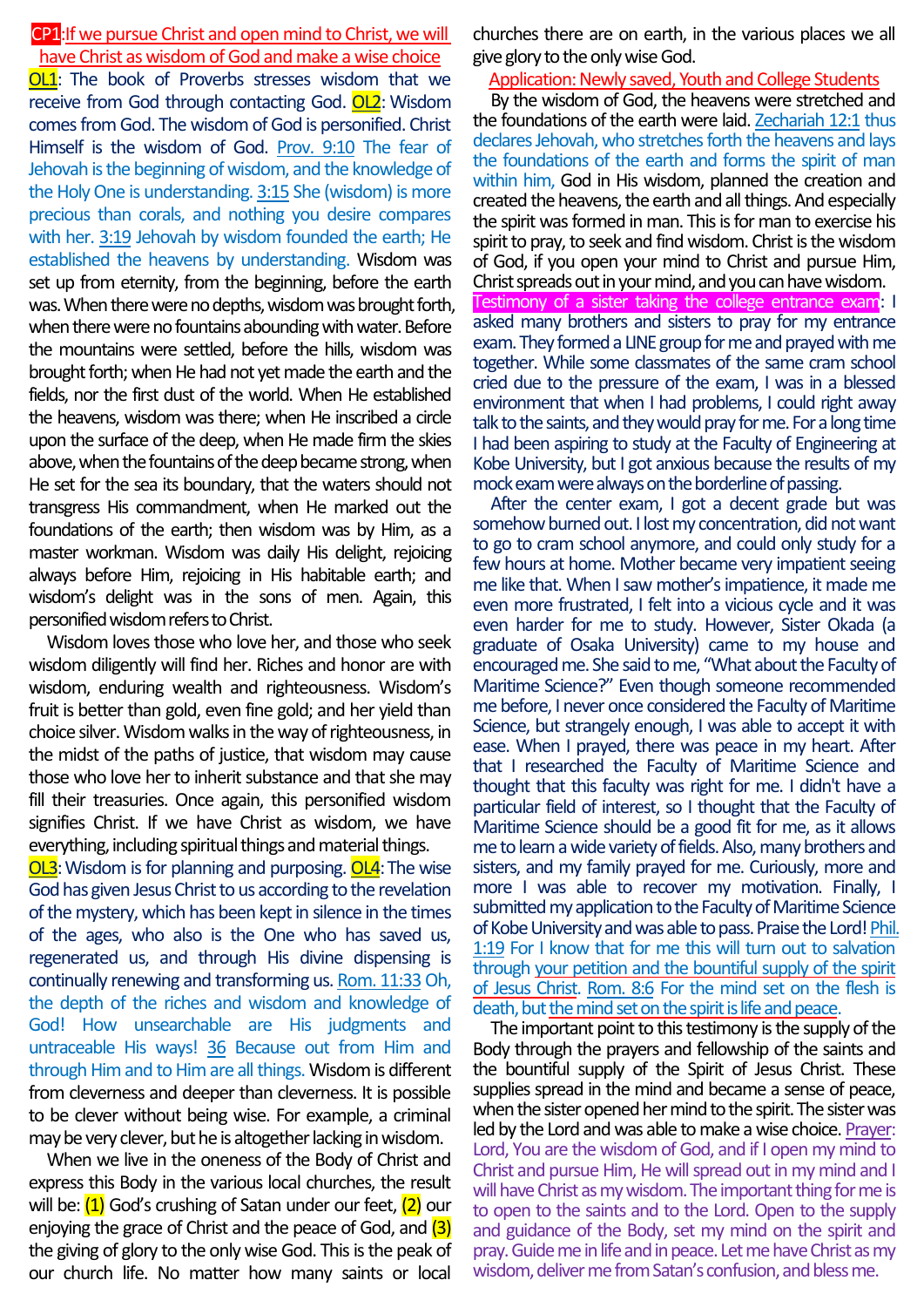## CP2:Ifyou train yourself to touch the Lord, you can experience Christ as wisdom and find the best way and be blessed OL1: Christ is the wisdom of God. Prov. 8:12 I, wisdom, dwell with prudence, and I find knowledge and discretion.

Christ has been made wisdom to us from God. Wisdom is for planning and purposing, whereas power is for carrying out and accomplishing what is planned and purposed. In God's salvation Christ crucified is both God's power and His wisdom. We need Christ as both power and wisdom.

Paul told the Colossian believers that all the treasures of genuine wisdom and knowledge are hidden in Christ. This is the spiritual wisdom and knowledge of the divine economy concerning Christ and the church. Wisdom is related to our spirit, and knowledge is related to our mind. Moreover, wisdom and knowledge refer to all the "stories" of God. All the stories of God are wisdom and knowledge. All the wisdom and knowledge pertaining to God's stories are hidden in this Christ who is the mystery of God. Therefore, Colossians 2:6-7 indicates that we who have received Christ Jesus the Lord should walk in Him and be rooted and built up in Him.  $O<sub>L2</sub>$ : Since wisdom and knowledge are stored up in Christ as a treasure, we cannot have wisdom and knowledge unless we have Christ. If we exercise our being to contact the Lord, Christ as the life-giving Spirit will saturate our spirit and our mind, and we will have in our experience the wisdom and knowledge that are hidden in Christ. Col. 2:2-3 …The mystery of God, Christ, in whom all the treasures of wisdom and knowledge are hidden. OL3: As our wisdom, Christ is all-inclusive, becoming wisdom to us from God in righteousness (past, spirit was regenerated), sanctification (present, soul is being transformed), and redemption (future, body will be glorified). 1 Cor. 1:30 But of Him you are in Christ Jesus, who became wisdom to us from God: both righteousness and sanctification and redemption.

Wisdom may be understood as the way to do things. If we have wisdom, we will know the proper way to do things, but if we are not wise, our way of doing things will be foolish. In order to have the best way to do things in our daily life, we must have wisdom. Christ as wisdom to the believers is actually the divine way. Hence, wisdom in 1 Corinthians 1:30 is equal to the way in John 14:6, a verse in which the Lord Jesus says, "I am the way." God's way is His wisdom. If we enjoy Christ and participate in Him, we will have Him as our wisdom, as our way. This wisdom comes from our enjoyment of Christ. Day by day and hour by hour we should live in the spirit and exercise the spirit to call on the name of the Lord Jesus. If we do this, we will enjoy Christ and have Him as our wisdom, that is, our way of doing things.

Application to business person/graduate students Testimony concerning one sister:I used to test young employees in my department between the ages of 27 and 32 for their presentation skills, including their English ability. I asked them to prepare PowerPoint presentations in English and Japanese and to give a 7-minute presentation. The scoring was done by the seven department heads, and I, as the general manager, did not participate in the scoring in

order to maintain fairness. As a result, those who graduated from the master's programs of Kyoto University and Osaka University scored between 50 and 60. It was too low, so I let them clog it up and give them a score in the 60 range. Our sister A, who graduated from Kobe University, and employee B, who graduated from a graduate school in the UK with an international ranking of about 10th, got high scores (this person's TOEIC score was perfect). However, one of the department heads remarked that the overall score between these two was A (sister) outperforming B by at least five points, if not more.The other department heads also praised the sister's communication skill and agreed with the first head's comment. For example, they praised the sister for inserting funny stories to grab the audience's attention, making sure that the presentation was not too technical that the audience could not understand, and being flexible according to the audience's response. At last, our sister scored 93 points and the other 87 points. The head of the department (a veterinarian from the University of Tokyo, PhD) who was the first to speak was surprised, "Where on earth did this person get such high communication skill? He was surprised. I praised the Lord in my heart as I listened to their discussion and said, "Our sister has learned this wonderful skill of communication in our weekly prophecy and service in the church life". 1 Cor. 1:24 But to those who are called, both Jews and Greeks, Christ the power of God and the wisdom of God. FN "the power of God and the wisdom of God": Wisdom is for planning, purposing; power is for carrying out, accomplishing, what is planned and purposed. In God's economy Christ is both. 25 Because the foolishness of God is wiser than men, and the weakness of God is stronger than men. 1 Cor. 14:3 But he who prophesies speaks building up and encouragement and consolation to men. 4 He who speaks in a tongue builds up himself, but he who prophesies builds up the church. In order to develop communication skills, you need wisdom. This is because it is speaking to men. To speak in tongues is to speak in a language that the listeners cannot understand. Speaking without regard to the audience is in the principle of speaking in tongues, speaking to yourself, and cannot improve your communication skill. In order to speak to people, you need to understand who your audience is and what their level of understanding or interest is. While speaking, it is also important to use your wisdom and modify on the spot based on the reaction of the audience. In addition, you need to correct the incorrect mood of the audience by speaking to them. You can do these things by practicing one Spirit with the Lord. Prayer: Lord Jesus, if I live in the spirit and exercise the spirit to call on the name of the Lord Jesus, I will have Christ as the power of God and the wisdom of God, and I can use it in my practical living. I thank the Lord that the communication skills necessary for work are also trained in the church life. I train myself to have interest in people in the church life and to speak to peopleby observing their condition and needs. I pursue prophecy for the building of the church and supply Christ to the people.